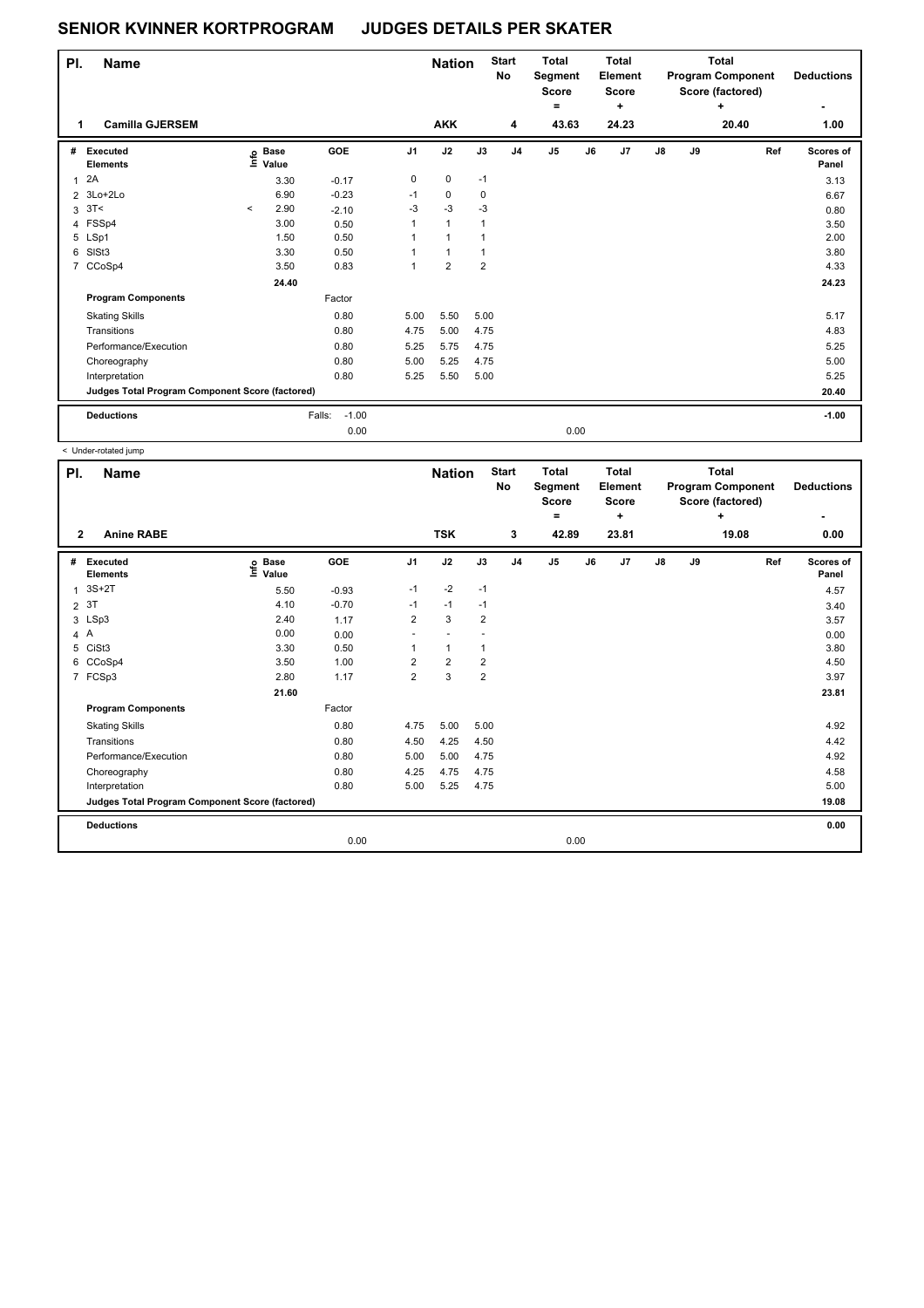## **SENIOR KVINNER KORTPROGRAM JUDGES DETAILS PER SKATER**

| PI.            | <b>Name</b>                                     |    |                      |         |                | <b>Nation</b> |              | <b>Start</b><br>No | <b>Total</b><br>Segment<br><b>Score</b><br>۰ |    | <b>Total</b><br>Element<br><b>Score</b><br>٠ |            | <b>Total</b><br><b>Program Component</b><br>Score (factored) | <b>Deductions</b> |                    |
|----------------|-------------------------------------------------|----|----------------------|---------|----------------|---------------|--------------|--------------------|----------------------------------------------|----|----------------------------------------------|------------|--------------------------------------------------------------|-------------------|--------------------|
| 3              | <b>Hilde Øverland AABY</b>                      |    |                      |         |                | <b>AKK</b>    |              | 5                  | 30.27                                        |    | 13.29                                        |            |                                                              | 16.98             | 0.00               |
| #              | Executed<br><b>Elements</b>                     | ١m | <b>Base</b><br>Value | GOE     | J <sub>1</sub> | J2            | J3           | J <sub>4</sub>     | J <sub>5</sub>                               | J6 | J7                                           | ${\sf J8}$ | J9                                                           | Ref               | Scores of<br>Panel |
| 1              | 2A<<                                            | << | 1.10                 | $-0.60$ | $-3$           | $-3$          | $-3$         |                    |                                              |    |                                              |            |                                                              |                   | 0.50               |
| $\overline{2}$ | 3S<<+COMBO                                      | << | 1.30                 | $-0.60$ | $-3$           | $-3$          | $-3$         |                    |                                              |    |                                              |            |                                                              |                   | 0.70               |
|                | 3 FCSp4                                         |    | 3.20                 | 0.33    |                | $\pmb{0}$     | $\mathbf{1}$ |                    |                                              |    |                                              |            |                                                              |                   | 3.53               |
| 4              | 2Lo                                             |    | 1.80                 | $-0.90$ | -3             | $-3$          | $-3$         |                    |                                              |    |                                              |            |                                                              |                   | 0.90               |
|                | 5 LSp2                                          |    | 1.90                 | 0.33    | 1              | $\mathbf{1}$  | 0            |                    |                                              |    |                                              |            |                                                              |                   | 2.23               |
| 6              | SISt <sub>2</sub>                               |    | 2.60                 | 0.00    | $\Omega$       | 0             | 0            |                    |                                              |    |                                              |            |                                                              |                   | 2.60               |
|                | 7 CCoSp2                                        |    | 2.50                 | 0.33    | 1              | $\mathbf{1}$  | 0            |                    |                                              |    |                                              |            |                                                              |                   | 2.83               |
|                |                                                 |    | 14.40                |         |                |               |              |                    |                                              |    |                                              |            |                                                              |                   | 13.29              |
|                | <b>Program Components</b>                       |    |                      | Factor  |                |               |              |                    |                                              |    |                                              |            |                                                              |                   |                    |
|                | <b>Skating Skills</b>                           |    |                      | 0.80    | 4.25           | 4.50          | 4.25         |                    |                                              |    |                                              |            |                                                              |                   | 4.33               |
|                | Transitions                                     |    |                      | 0.80    | 4.25           | 4.00          | 3.75         |                    |                                              |    |                                              |            |                                                              |                   | 4.00               |
|                | Performance/Execution                           |    |                      | 0.80    | 4.50           | 4.25          | 4.00         |                    |                                              |    |                                              |            |                                                              |                   | 4.25               |
|                | Choreography                                    |    |                      | 0.80    | 4.25           | 4.75          | 4.00         |                    |                                              |    |                                              |            |                                                              |                   | 4.33               |
|                | Interpretation                                  |    |                      | 0.80    | 4.25           | 4.50          | 4.25         |                    |                                              |    |                                              |            |                                                              |                   | 4.33               |
|                | Judges Total Program Component Score (factored) |    |                      |         |                |               |              |                    |                                              |    |                                              |            |                                                              |                   | 16.98              |
|                | <b>Deductions</b>                               |    |                      |         |                |               |              |                    |                                              |    |                                              |            |                                                              |                   | 0.00               |
|                |                                                 |    |                      | 0.00    |                |               |              |                    | 0.00                                         |    |                                              |            |                                                              |                   |                    |

<< Downgraded jump

|              | A Downgraucu jump                               |      |                      |                   |                |               |           |                           |                                         |      |                                         |               |    |                                                              |                    |
|--------------|-------------------------------------------------|------|----------------------|-------------------|----------------|---------------|-----------|---------------------------|-----------------------------------------|------|-----------------------------------------|---------------|----|--------------------------------------------------------------|--------------------|
| PI.          | <b>Name</b>                                     |      |                      |                   |                | <b>Nation</b> |           | <b>Start</b><br><b>No</b> | <b>Total</b><br>Segment<br><b>Score</b> |      | <b>Total</b><br>Element<br><b>Score</b> |               |    | <b>Total</b><br><b>Program Component</b><br>Score (factored) | <b>Deductions</b>  |
|              |                                                 |      |                      |                   |                |               |           |                           | ۰                                       |      | ٠                                       |               |    | ÷                                                            |                    |
| 4            | <b>Maiken Loiuse WELDE</b>                      |      |                      |                   |                | <b>TSK</b>    |           | $\mathbf{2}$              | 21.42                                   |      | 11.04                                   |               |    | 11.38                                                        | 1.00               |
| #            | Executed<br><b>Elements</b>                     | ١nf٥ | <b>Base</b><br>Value | GOE               | J <sub>1</sub> | J2            | J3        | J <sub>4</sub>            | J <sub>5</sub>                          | J6   | J7                                      | $\mathsf{J}8$ | J9 | Ref                                                          | Scores of<br>Panel |
| $\mathbf{1}$ | 1A                                              |      | 1.10                 | $-0.60$           | $-3$           | $-3$          | $-3$      |                           |                                         |      |                                         |               |    |                                                              | 0.50               |
|              | 2 CCoSp2                                        |      | 2.50                 | 0.17              | 0              | $\mathbf{1}$  | 0         |                           |                                         |      |                                         |               |    |                                                              | 2.67               |
| 3            | 2F+2T                                           |      | 3.10                 | $-0.90$           | -3             | -3            | -3        |                           |                                         |      |                                         |               |    |                                                              | 2.20               |
|              | 4 FCSp2                                         |      | 2.30                 | $-0.30$           | $-2$           | $-1$          | $\pmb{0}$ |                           |                                         |      |                                         |               |    |                                                              | 2.00               |
| 5            | 2Lz                                             | e    | 1.50                 | $-0.90$           | $-3$           | $-3$          | -3        |                           |                                         |      |                                         |               |    |                                                              | 0.60               |
| 6            | SISt1                                           |      | 1.80                 | 0.17              | 0              | $\mathbf{1}$  | 0         |                           |                                         |      |                                         |               |    |                                                              | 1.97               |
|              | 7 LSp1                                          |      | 1.50                 | $-0.40$           | $-1$           | $-1$          | $-2$      |                           |                                         |      |                                         |               |    |                                                              | 1.10               |
|              |                                                 |      | 13.80                |                   |                |               |           |                           |                                         |      |                                         |               |    |                                                              | 11.04              |
|              | <b>Program Components</b>                       |      |                      | Factor            |                |               |           |                           |                                         |      |                                         |               |    |                                                              |                    |
|              | <b>Skating Skills</b>                           |      |                      | 0.80              | 3.25           | 2.75          | 3.00      |                           |                                         |      |                                         |               |    |                                                              | 3.00               |
|              | Transitions                                     |      |                      | 0.80              | 3.00           | 2.25          | 2.50      |                           |                                         |      |                                         |               |    |                                                              | 2.58               |
|              | Performance/Execution                           |      |                      | 0.80              | 3.25           | 3.00          | 2.75      |                           |                                         |      |                                         |               |    |                                                              | 3.00               |
|              | Choreography                                    |      |                      | 0.80              | 3.00           | 2.75          | 2.75      |                           |                                         |      |                                         |               |    |                                                              | 2.83               |
|              | Interpretation                                  |      |                      | 0.80              | 3.00           | 3.00          | 2.50      |                           |                                         |      |                                         |               |    |                                                              | 2.83               |
|              | Judges Total Program Component Score (factored) |      |                      |                   |                |               |           |                           |                                         |      |                                         |               |    |                                                              | 11.38              |
|              | <b>Deductions</b>                               |      |                      | $-1.00$<br>Falls: |                |               |           |                           |                                         |      |                                         |               |    |                                                              | $-1.00$            |
|              |                                                 |      |                      | 0.00              |                |               |           |                           |                                         | 0.00 |                                         |               |    |                                                              |                    |

< Under-rotated jump e Jump take off with wrong edge